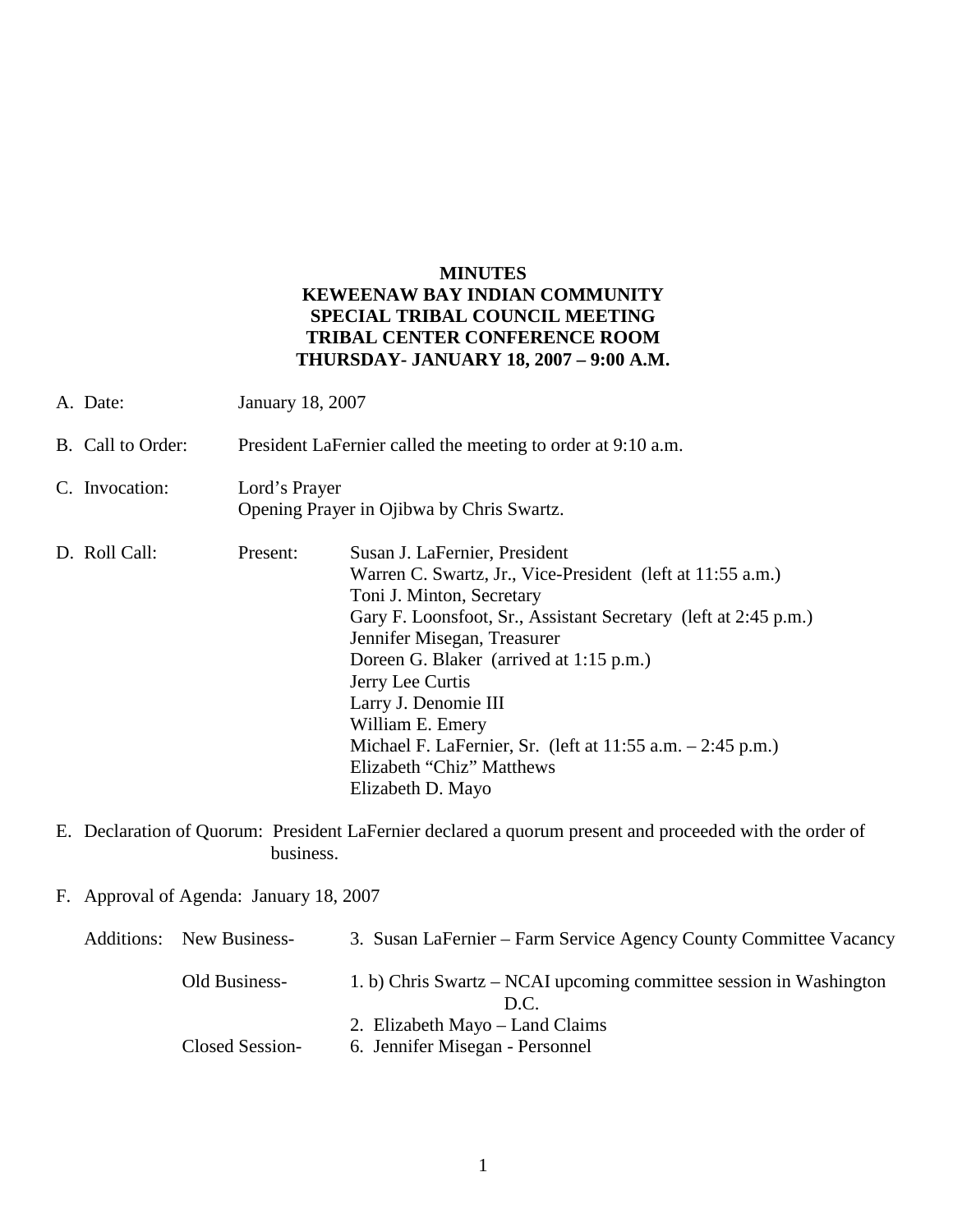**MOTION MADE BY ELIZABETH D. MAYO TO APPROVE THE AGENDA WITH THE ADDITIONS. SUPPORTED BY MICHAEL F. LAFERNIER, SR. TEN IN FAVOR (Warren C. Swartz, Jr., Toni J. Minton, Gary F. Loonsfoot, Sr., Jennifer Misegan, Larry J. Denomie III, William E. Emery, Michael F. LaFernier, Sr., Jerry Lee Curtis, Elizabeth "Chiz" Matthews, Elizabeth D. Mayo), OPPOSED - 0, ABSTAINING - 0, ONE ABSENT (Doreen G. Blaker), MOTION CARRIED.**

G. For Your Information:

- 1. A copy of the VOIGT Intertribal Task Force meeting minutes from November 2, 2006. Chris Swartz will be attending the next meeting at LVD on February 1, 2007.
- 2. A copy of the Gaming Commission meeting minutes from December 19, 2006 and January 5, 2007.
- 3. An email from Summit Public Relations Strategies DEQ disappoints with proposed mine approval.
- 4. DEQ Proposed Decision on Kennecott Mining Application Announced.
- 5. A copy of NCAI News Vitter Amendment Defeated; Myers Withdraws.
- 6. MAST Impact Week 2007 on March 11 16 in Washington D.C. Reservations must be made by January 30, 2007.
- H. Approval of Meeting Minutes:
	- 1. July 7, 2005

**MOTION MADE BY WILLIAM E. EMERY TO APPROVE THE JULY 7, 2005 MEETING MINUTES. SUPPORTED BY WARREN C. SWARTZ, JR. NINE IN FAVOR (Warren C. Swartz, Jr., Toni J. Minton, Gary F. Loonsfoot, Sr., Jennifer Misegan, Larry J. Denomie III, William E. Emery, Michael F. LaFernier, Sr., Jerry Lee Curtis, Elizabeth D. Mayo), OPPOSED - 0, ONE ABSTAINING (Elizabeth "Chiz" Matthews), ONE ABSENT (Doreen G. Blaker), MOTION CARRIED.**

2. December 2, 2006

**MOTION MADE BY GARY F. LOONSFOOT, SR. TO APPROVE THE DECEMBER 2, 2006 MEETING MINUTES WITH THE CHANGE. SUPPORTED BY TONI J. MINTON. NINE IN FAVOR (Warren C. Swartz, Jr., Toni J. Minton, Gary F. Loonsfoot, Sr., Larry J. Denomie III, William E. Emery, Michael F. LaFernier, Sr., Jerry Lee Curtis, Elizabeth "Chiz" Matthews, Elizabeth D. Mayo), OPPOSED - 0, ONE ABSTAINING (Jennifer Misegan), ONE ABSENT (Doreen G. Blaker), MOTION CARRIED.**

3. December 15, 2006

**MOTION MADE BY ELIZABETH D. MAYO TO APPROVE THE DECEMBER 15, 2006 MEETING MINUTES WITH THE CHANGE. SUPPORTED BY ELIZABETH "CHIZ" MATTHEWS. SIX IN FAVOR (Toni J. Minton, Gary F. Loonsfoot, Sr., William E. Emery, Jerry Lee Curtis, Elizabeth "Chiz" Matthews, Elizabeth D. Mayo), OPPOSED - 0, FOUR ABSTAINING (Warren C. Swartz, Jr., Jennifer Misegan, Larry J. Denomie III, Michael F. LaFernier, Sr.), ONE ABSENT (Doreen G. Blaker), MOTION CARRIED.**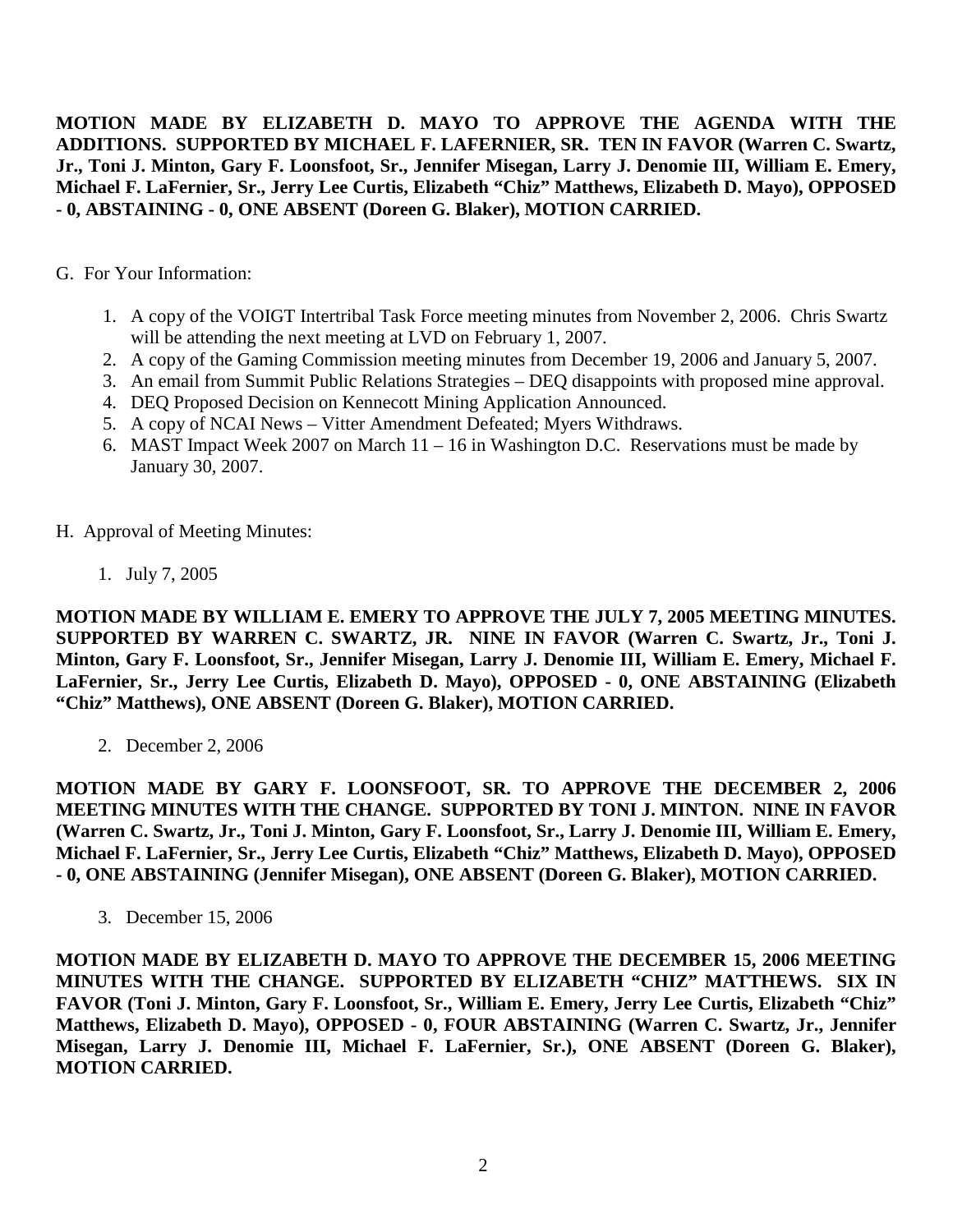4. December 28, 2006

**MOTION MADE BY ELIZABETH D. MAYO TO APPROVE THE DECEMBER 28, 2006 MEETING MINUTES WITH THE CHANGE. SUPPORTED BY WILLIAM E. EMERY. NINE IN FAVOR (Warren C. Swartz, Jr., Toni J. Minton, Gary F. Loonsfoot, Sr., Larry J. Denomie III, William E. Emery, Michael F. LaFernier, Sr., Jerry Lee Curtis, Elizabeth "Chiz" Matthews, Elizabeth D. Mayo), OPPOSED - 0, ONE ABSTAINING (Jennifer Misegan), ONE ABSENT (Doreen G. Blaker), MOTION CARRIED.**

5. January 6, 2007

**MOTION MADE BY TONI J. MINTON TO APPROVE THE JANUARY 6, 2007 MEETING MINUTES**  WITH THE CHANGE. SUPPORTED BY ELIZABETH D. MAYO. TEN IN FAVOR (Warren C. **Swartz, Jr., Toni J. Minton, Gary F. Loonsfoot, Sr., Jennifer Misegan, Larry J. Denomie III, William E. Emery, Michael F. LaFernier, Sr., Jerry Lee Curtis, Elizabeth "Chiz" Matthews, Elizabeth D. Mayo), OPPOSED - 0, ABSTAINING - 0, ONE ABSENT (Doreen G. Blaker), MOTION CARRIED.**

- I. Old Business:
	- 1. Chris Swartz a) ORV Ordinance Chris spoke with Wendell Dompier about the concerns of our youth driving without helmets and he would like to have the committee (Village and Tribal representatives) meet again and come up with a plan to benefit the safety of our youth and review the ordinance. Chris also has concerns about the Dangerous Building Ordinance. He is willing to serve as the liaison. Fred Dakota and Larry Denomie were the past liaisons.

## **LARRY J. DENOMIEE III MADE A MOTION TO APPOINT CHRIS SWARTZ AND DALE DAKOTA TO SERVE AS THE LIAISONS FOR THE VILLAGE OF BARAGA. SUPPORTED BY GARY F. LOONSFOOT, SR.**

Elizabeth Mayo said that they should ask Dale before they appoint him.

## **LARRY DENOMIE AND GARY LOONSFOOT RESCINDED THEIR MOTION.**

**MOTION MADE BY LARRY J. DENOMIE III TO APPOINT CHRIS SWARTZ TO SERVE AS THE LIAISON WITH THE VILLAGE OF BARAGA. SUPPORTED BY GARY F. LOONSFOOT, SR. NINE IN FAVOR (Toni J. Minton, Gary F. Loonsfoot, Sr., Jennifer Misegan, Larry J. Denomie III, William E. Emery, Michael F. LaFernier, Sr., Jerry Lee Curtis, Elizabeth "Chiz" Matthews, Elizabeth D. Mayo), OPPOSED - 0, ONE ABSTAINING (Warren C. Swartz, Jr.), ONE ABSENT (Doreen G. Blaker), MOTION CARRIED.**

 b) NCAI has an upcoming executive winter session in Washington D.C. on February 26 – 28, 2007. Chris feels this is an opportunity for the Tribe to be heard on issues of concern on Capitol Hill and it is important to let our Legislators know what our issues are in Indian Country.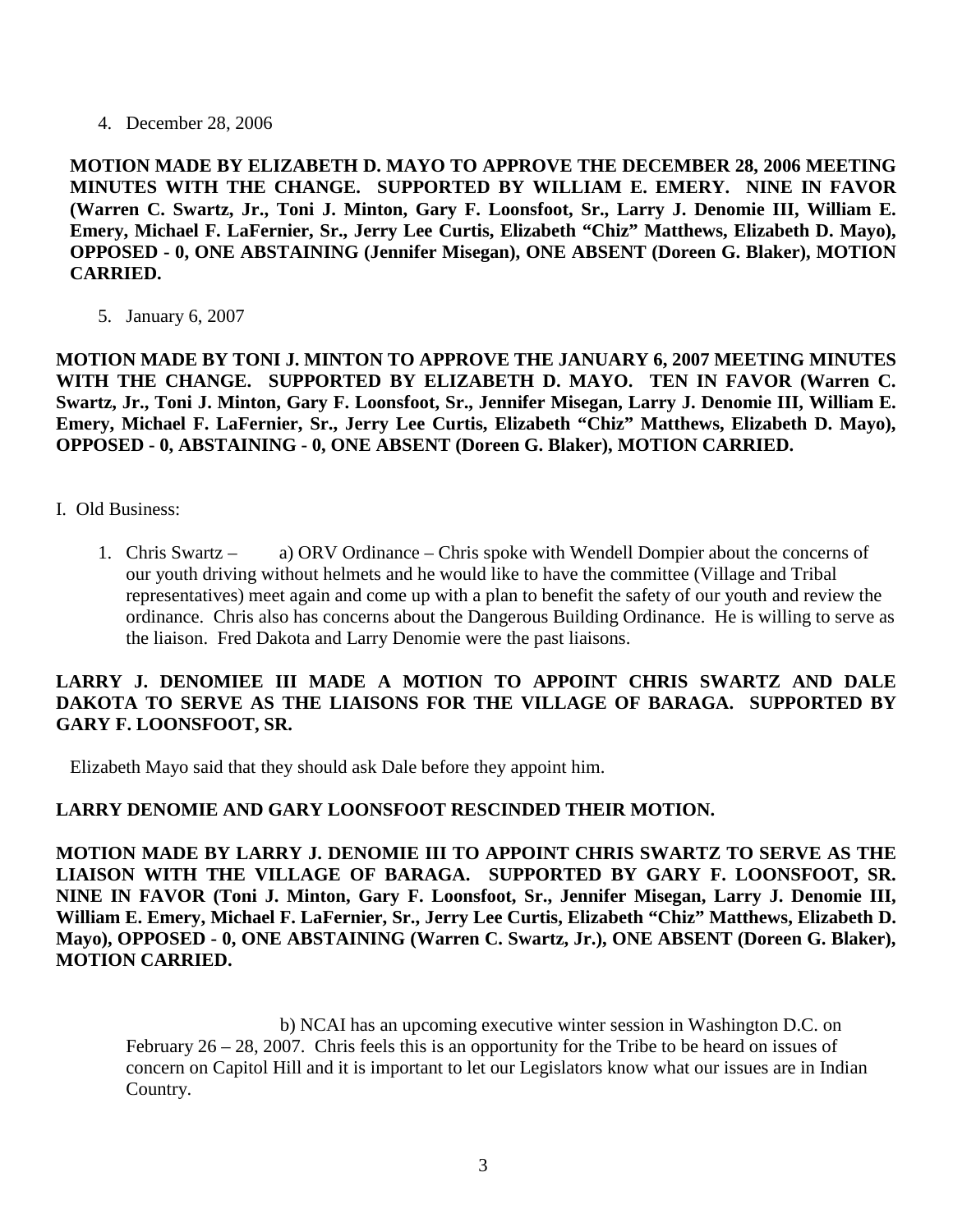- 2. Elizabeth Mayo brought up the possibility of using Land Claims to build a Casino off the reservation. (See handouts). Susan LaFernier said that Mr. Baker has talked to the Council on this in Closed Session. The Council will be discussing the goals for this year later in the day.
- J. New Business:
	- 1. Geraldine Mantila a) Copier Bids (3 bids given)

**MOTION MADE BY ELIZABETH D. MAYO TO APPROVE \$11,882.00 FOR A COPIER FROM U.P. OFFICE EQUIPMENT SYSTEMS. SUPPORTED BY WILLIAM E. EMERY. TEN IN FAVOR (Warren C. Swartz, Jr., Toni J. Minton, Gary F. Loonsfoot, Sr., Jennifer Misegan, Larry J. Denomie III, William E. Emery, Michael F. LaFernier, Sr., Jerry Lee Curtis, Elizabeth "Chiz" Matthews, Elizabeth D. Mayo), OPPOSED - 0, ABSTAINING - 0, ONE ABSENT (Doreen G. Blaker), MOTION CARRIED.**

 Geraldine Mantila/Christoph Geiger/Diane Charron - b) Ceremonial Room-Funeral Forms (2). The Cultural Committee and Christoph worked on these forms with Susan Berutti from Jacobson Funeral Home.

Toni Minton left the meeting at 10:07 a.m.

**MOTION MADE BY JENNIFER MISEGAN TO APPROVE THE FORMS: "AUTHORIZATION TO TRANSFER POSSESSION OF REMAINS OF THE DECEDENT" AND "RECEIPT OF REMAINS OF THE DECEDENT FROM THE FUNERAL HOME." SUPPORTED BY ELIZABETH "CHIZ" MATTHEWS. EIGHT IN FAVOR (Gary F. Loonsfoot, Sr., Jennifer Misegan, Larry J. Denomie III, William E. Emery, Michael F. LaFernier, Sr., Jerry Lee Curtis, Elizabeth "Chiz" Matthews, Elizabeth D. Mayo), OPPOSED - 0, ONE ABSTAINING (Warren C. Swartz, Jr.), TWO ABSENT (Toni J. Minton, Doreen G. Blaker), MOTION CARRIED.**

Toni Minton returned to the meeting at 10:14 a.m.

William Emery asked about the revisions that needed to be done with the plans on the Ojibwe Seniors building. Gerry said she thought \$135,000 needed to be reduced and the Cultural Committee has put in recommendations. They will be meeting with the Council, Ojibwa Seniors and those from the sewing club for recommendations Susan asked the timeline when decisions needed to be made. Sarah Smith said by the end of September and she will also attend the next meeting at the Seniors. Elizabeth Mayo said to get input from all of the Seniors and to announce it in the Newsletter. Larry Denomie reminded them to stay within the scope of the grant itself.

Gerry Mantila invited the Council to the Cultural Committee's  $3<sup>rd</sup>$  Annual Powwow on January  $27<sup>th</sup>$  starting with breakfast at 10:30 a.m. and a special presentation to the Council at 11:30 a.m.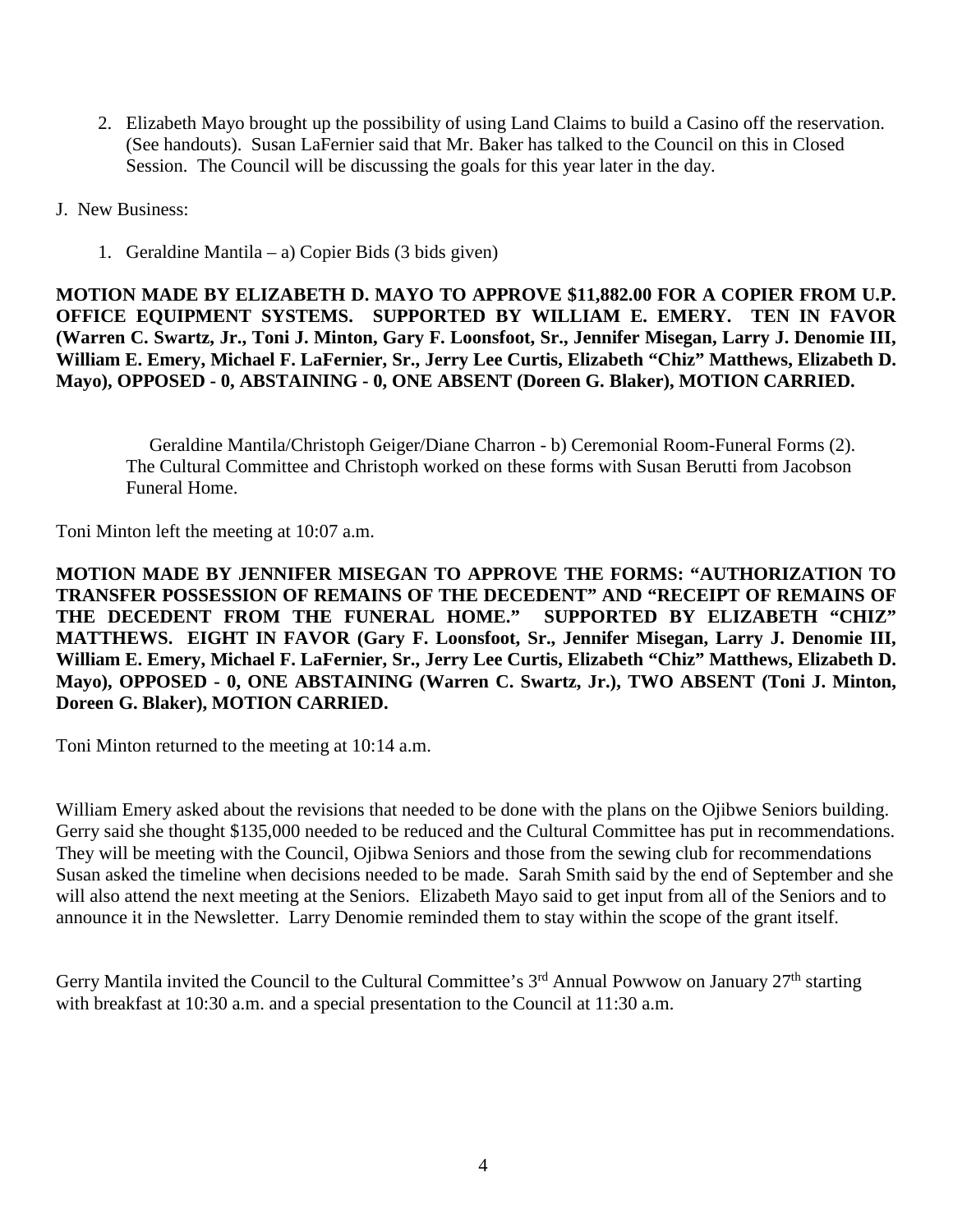2. John Baker – KBOCC Children's Indoor Play Center Business License Renewal for 50 spaces.

## **MOTION MADE BY ELIZABETH D. MAYO TO APPROVE THE KBOCC CHILDREN'S INDOOR PLAY CENTER/CHILD CARE RENEWAL LICENSE. SUPPORTED BY MICHAEL F. LAFERNIER, SR. NINE IN FAVOR (Warren C. Swartz, Jr., Toni J. Minton, Gary F. Loonsfoot, Sr., Larry J. Denomie III, William E. Emery, Michael F. LaFernier, Sr., Jerry Lee Curtis, Elizabeth "Chiz" Matthews, Elizabeth D. Mayo), ONE OPPOSED (Jennifer Misegan), ABSTAINING - 0, ONE ABSENT (Doreen G. Blaker), MOTION CARRIED.**

Jennifer Misegan stated her opposition – she would like to see a copy of the last inspection from I.H.S. showing they are in compliance before a renewal is approved.

- 3. Susan LaFernier Farm Service Agency County Committee Vacancy. A recommendation needs to be made by February 7<sup>th</sup>. Don Carlson was the representative for the Tribe, but has requested to step down. Evelyn Ravindren and Michael Duschene will be asked if either one may have an interest in filling the vacancy.
- K. Closed Session:
	- 1. Pauline Spruce Interview 1:00 p.m. Pre- Primary Education Director
	- 2. Sarah Smith KBOCC Space Lease Agreement / Amendment of Lease
	- 3. John Baker
	- 4. Larry Denomie III
	- 5. Susan LaFernier
	- 6. Jennifer Misegan Personnel

**MOTION MADE BY MICHAEL F. LAFERNIER, SR. TO GO INTO CLOSED SESSION FOR THE ITEMS LISTED AT 10:33 A.M. SUPPORTED BY GARY F. LOONSFOOT, SR. NINE IN FAVOR (Warren C. Swartz, Jr., Toni J. Minton, Gary F. Loonsfoot, Sr., Jennifer Misegan, Larry J. Denomie III, William E. Emery, Michael F. LaFernier, Sr., Jerry Lee Curtis, Elizabeth "Chiz" Matthews), ONE OPPOSED (Elizabeth D. Mayo), ABSTAINING - 0, ONE ABSENT (Doreen G. Blaker), MOTION CARRIED.**

Break: 10:34 – 10:53 a.m.

Lunch: 11:55 a.m. – 1:15 p.m.

Mike LaFernier left the meeting at 11:55 a.m. and returned at 2:45 p.m.

Chris Swartz left at 11:55 a.m.

Doreen Blaker arrived at 1:15 p.m.

Break:  $1:55 - 2:10$  p.m.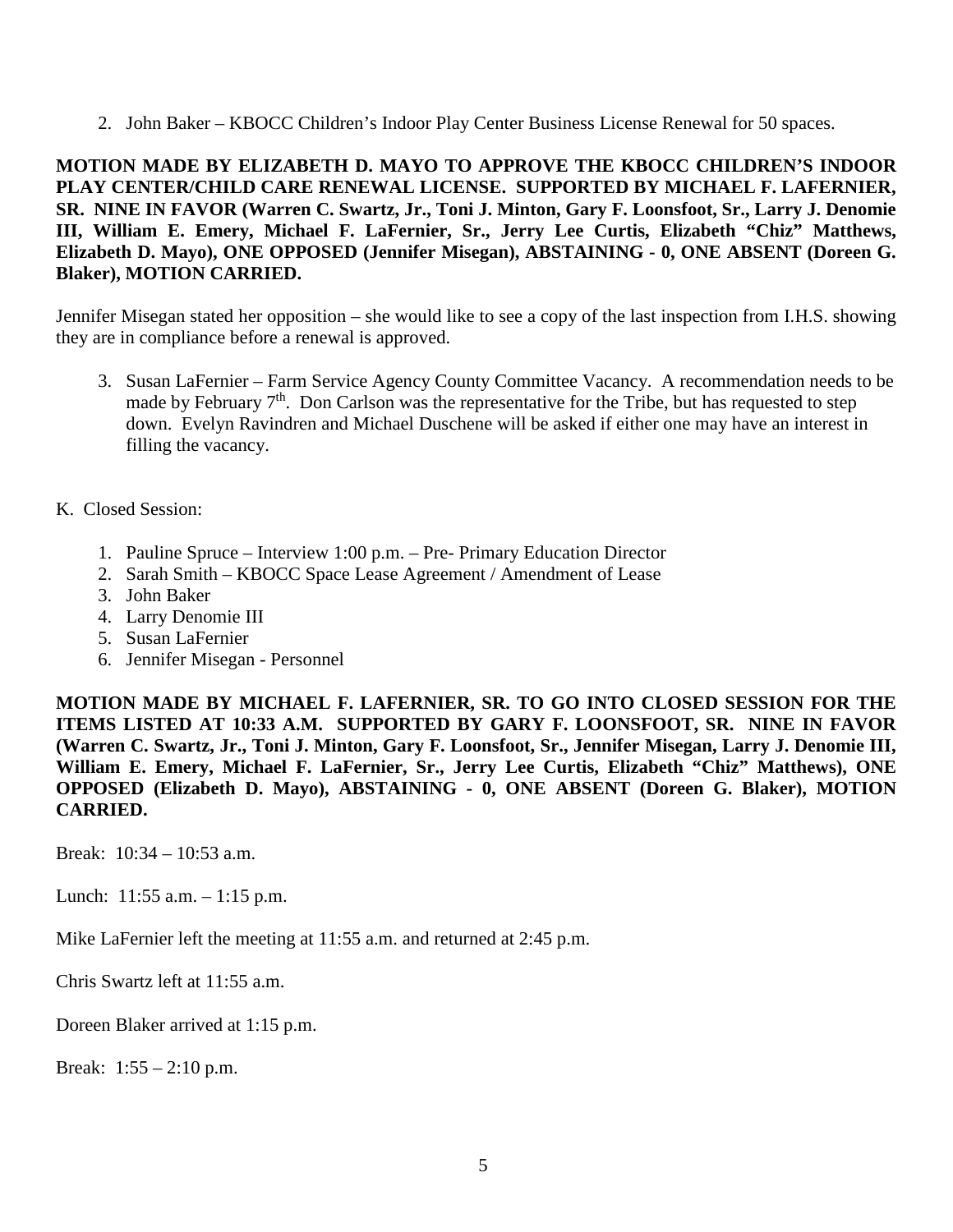Gary Loonsfoot left at 2:45 p.m.

Elizabeth Matthews left the room at 4:30 p.m.

**MOTION MADE BY WILLIAM E. EMERY TO GO INTO OPEN SESSION AT 4:30 P.M. SUPPORTED BY MICHAEL F. LAFERNIER, SR. NINE IN FAVOR (Toni J. Minton, Jennifer Misegan, Larry J. Denomie III, Doreen G. Blaker, William E. Emery, Michael F. LaFernier, Sr., Jerry Lee Curtis, Elizabeth "Chiz" Matthews, Elizabeth D. Mayo), OPPOSED - 0, ABSTAINING - 0, TWO ABSENT (Warren C. Swartz, Jr., Gary F. Loonsfoot, Sr.), MOTION CARRIED.**

**MOTION MADE BY ELIZABETH D. MAYO TO TRANSFER GINA LABEAU'S ANNUAL LEAVE OF 280 HOURS TO LAURA MAYO FOR MEDICAL REASONS. SUPPORTED BY DOREEN G. BLAKER. EIGHT IN FAVOR (Toni J. Minton, Jennifer Misegan, Larry J. Denomie III, Doreen G. Blaker, William E. Emery, Michael F. LaFernier, Sr., Jerry Lee Curtis, Elizabeth D. Mayo), OPPOSED - 0, ABSTAINING - 0, THREE ABSENT (Warren C. Swartz, Jr., Gary F. Loonsfoot, Sr., Elizabeth "Chiz" Matthews), MOTION CARRIED.**

**MOTION MADE BY LARRY J. DENOMIE III TO APPROVE THE AMENDMENT OF THE SPACE LEASE AGREEMENT WITH GARY HOVEY FOR THE INDOOR PLAYCENTER. SUPPORTED BY MICHAEL F. LAFERNIER, SR. SEVEN IN FAVOR (Toni J. Minton, Larry J. Denomie III, Doreen G. Blaker, William E. Emery, Michael F. LaFernier, Sr., Jerry Lee Curtis, Elizabeth D. Mayo), OPPOSED - 0, ONE ABSTAINING (Jennifer Misegan), THREE ABSENT (Warren C. Swartz, Jr., Gary F. Loonsfoot, Sr., Elizabeth "Chiz" Matthews), MOTION CARRIED.** 

**MOTION MADE BY ELIZABETH D. MAYO TO OFFER THE PRE-PRIMARY EDUCATION DIRECTOR POSITION TO LISA DENOMIE. SUPPORTED BY WILLIAM E. EMERY. SIX IN FAVOR (Toni J. Minton, Jennifer Misegan, Doreen G. Blaker, William E. Emery, Jerry Lee Curtis, Elizabeth D. Mayo), OPPOSED - 0, TWO ABSTAINING (Larry J. Denomie III, Michael F. LaFernier, Sr.), THREE ABSENT (Warren C. Swartz, Jr., Gary F. Loonsfoot, Sr., Elizabeth "Chiz" Matthews), MOTION CARRIED.**

Elizabeth Matthews returned to the meeting at 4:35 p.m.

**MOTION MADE BY JENNIFER MISEGAN TO APPROVE THE TRIBAL PRESIDENT'S SALARY AT \$21.00 AN HOUR AND THE CEO'S SALARY AT \$28.00 AN HOUR EFFECTIVE JANUARY 6, 2007. SUPPORTED BY WILLIAM E. EMERY. SEVEN IN FAVOR (Toni J. Minton, Jennifer Misegan, Doreen G. Blaker, William E. Emery, Michael F. LaFernier, Sr., Jerry Lee Curtis, Elizabeth "Chiz" Matthews), ONE OPPOSED (Elizabeth D. Mayo), ONE ABSTAINING (Larry J. Denomie III), TWO ABSENT (Warren C. Swartz, Jr., Gary F. Loonsfoot, Sr.), MOTION CARRIED.**